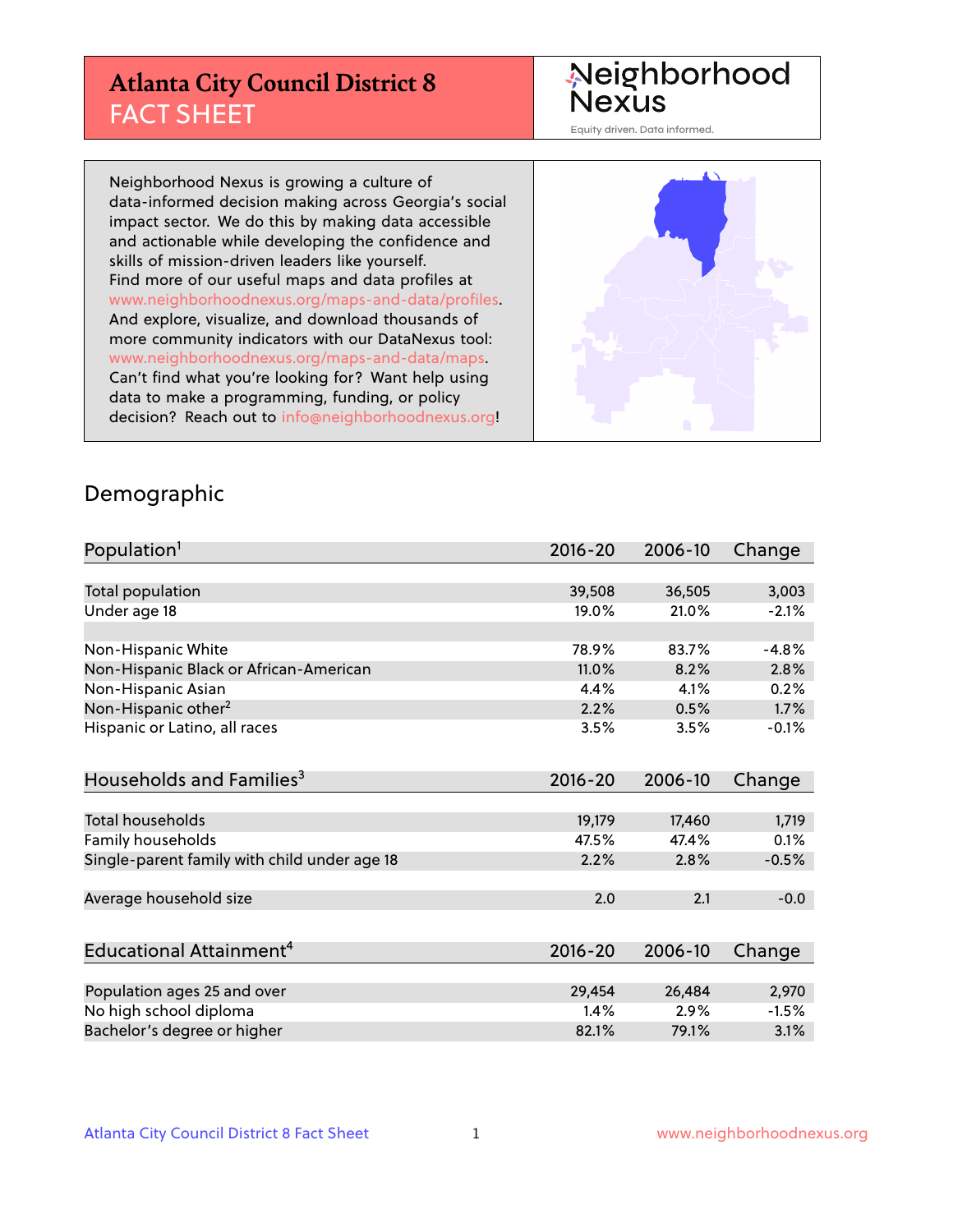# Change Measures, continued...

| Employment <sup>5</sup>                            | $2016 - 20$    | 2006-10  | Change   |
|----------------------------------------------------|----------------|----------|----------|
|                                                    |                |          |          |
| Total workers residing in district                 | 18,155         | 11,411   | 6,744    |
| Workers with earnings \$1250/month or less         | 9.9%           | 14.0%    | $-4.1%$  |
| Workers with earnings \$1251/month to \$3333/month | 14.5%<br>75.6% | 25.0%    | $-10.5%$ |
| Workers with earnings greater than \$3333/month    |                | 60.9%    | 14.7%    |
| Total jobs located in district                     | 31,635         | 34,374   | $-2,739$ |
| Jobs with earnings \$1250/month or less            | 18.5%          | 21.7%    | $-3.2%$  |
| Jobs with earnings \$1251/month to \$3333/month    | 27.6%          | 37.2%    | $-9.6%$  |
| Jobs with earnings greater than \$3333/month       | 53.9%          | 41.0%    | 12.8%    |
|                                                    |                |          |          |
| Jobs/workers ratio                                 | 1.7            | 3.0      | $-1.3$   |
|                                                    |                |          |          |
| Income and Poverty <sup>6</sup>                    | 2016-20        | 2006-10  | Change   |
|                                                    |                |          |          |
| Median household income                            | \$110,136      | \$99,018 | \$11,118 |
|                                                    |                |          |          |
| Population for whom poverty status is determined   | 39,166<br>6.0% | 36,215   | 2,950    |
| Population below poverty                           |                | 5.8%     | 0.2%     |
| Housing <sup>7</sup>                               | $2016 - 20$    | 2006-10  | Change   |
|                                                    |                |          |          |
| Total housing units                                | 21,742         | 20,444   | 1,298    |
| Occupied housing units                             | 88.2%          | 85.4%    | 2.8%     |
| Vacant housing units                               | 11.8%          | 14.6%    | $-2.8%$  |
|                                                    |                |          |          |
| Occupied housing units                             | 19,179         | 17,460   | 1,719    |
| Owner occupied housing units                       | 57.2%          | 57.7%    | $-0.5%$  |
| Renter occupied housing units                      | 42.8%          | 42.3%    | 0.5%     |
|                                                    |                |          |          |
| Access to a Vehicle <sup>8</sup>                   | $2016 - 20$    | 2006-10  | Change   |
| Occupied housing units                             | 19,179         | 17,460   | 1,719    |
| No vehicle available                               | 6.5%           | 6.2%     | 0.3%     |
|                                                    |                |          |          |
| Crime Rates, per 10,000 Population <sup>9</sup>    | 2017-21        | 2012-16  | Change   |
|                                                    |                |          |          |
| All Part I crimes                                  | 275.1          | 309.9    | $-34.7$  |
| Violent crime                                      | 17.1           | 18.9     | $-1.9$   |
| Murder                                             | 0.7            | 0.1      | 0.6      |
| Robbery                                            | 6.5            | 11.6     | $-5.1$   |
| Aggravated assault                                 | 9.9            | 7.3      | 2.7      |
| Property crime                                     | 258.1          | 290.9    | $-32.9$  |
| <b>Burglary</b>                                    | 27.5           | 51.8     | $-24.3$  |
| Larceny                                            | 193.6          | 213.5    | $-19.9$  |
| Vehicle theft                                      | 36.9           | 25.6     | 11.3     |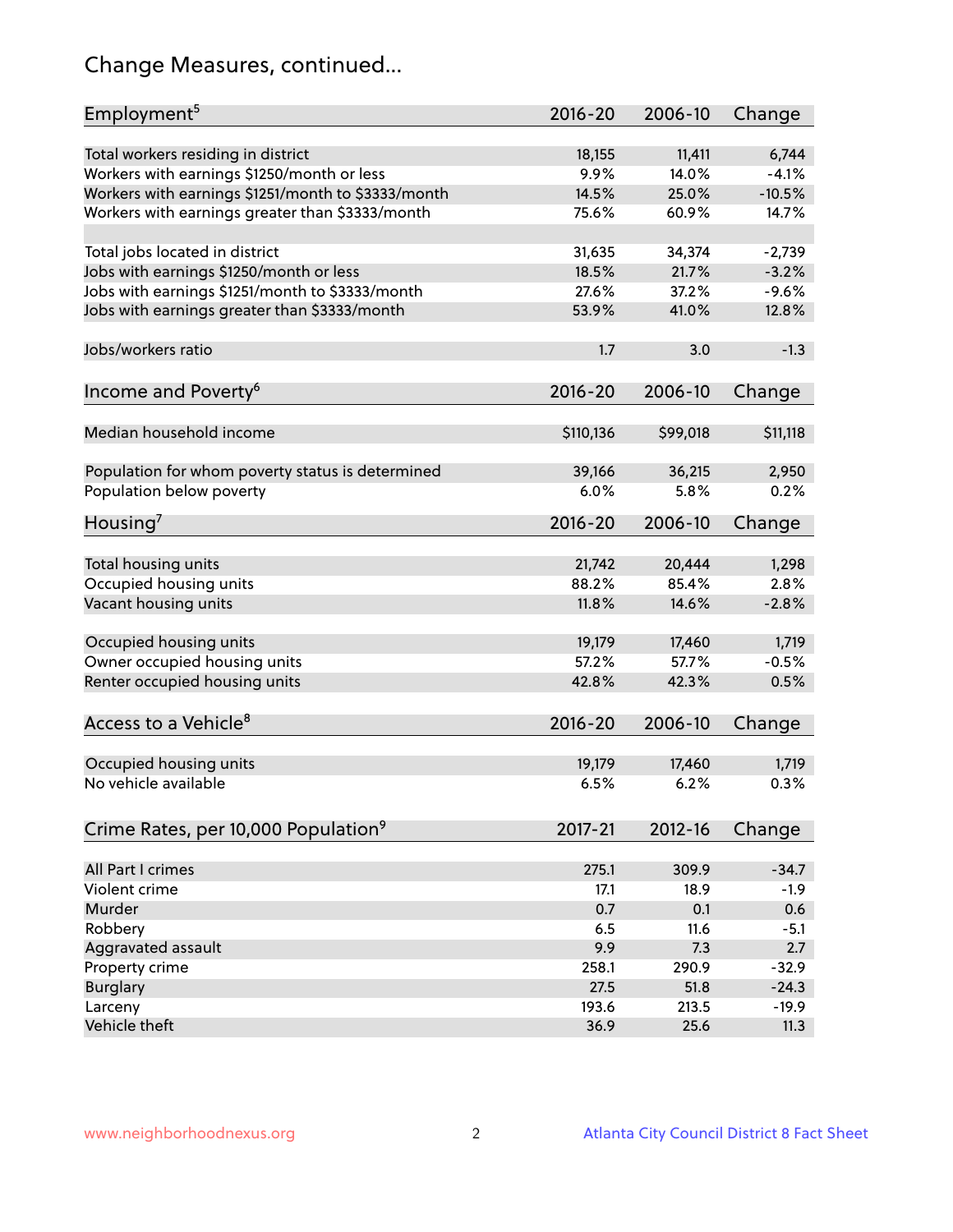# Current Data: Demographic

| Total population<br>39,508<br>±1,884<br>Male<br>48.5%<br>$\pm$ 1.7%<br>Female<br>51.5%<br>$\pm 1.7\%$<br>5.0%<br>$\pm 1.0\%$<br>Under 5 years<br>5.6%<br>±0.8%<br>5 to 9 years<br>5.3%<br>$\pm 0.8\%$<br>10 to 14 years<br>4.2%<br>$\pm$ 0.9%<br>15 to 19 years<br>5.3%<br>$\pm 1.1\%$<br>20 to 24 years<br>20.5%<br>$\pm 2.3\%$<br>25 to 34 years<br>35 to 44 years<br>13.5%<br>$\pm 1.3\%$<br>12.3%<br>$\pm 1.0\%$<br>45 to 54 years<br>5.2%<br>$\pm 0.8\%$<br>55 to 59 years<br>5.3%<br>$\pm$ 0.9%<br>60 to 64 years<br>10.3%<br>$\pm 1.1\%$<br>65 to 74 years<br>75 to 84 years<br>4.7%<br>$\pm$ 0.7%<br>2.7%<br>85 years and over<br>Median age (years)<br>37.8<br>Race and Ethnicity, 2016-20 <sup>11</sup><br><b>Estimate</b><br>Total population<br>39,508<br>Hispanic or Latino (of any race)<br>3.5%<br>Not Hispanic or Latino<br>96.5%<br>White alone<br>78.9%<br>Black or African American alone<br>11.0%<br>American Indian and Alaska Native alone<br>0.2%<br>4.4%<br>Asian alone<br>Native Hawaiian and other Pacific Islander alone<br>0.0%<br>0.1%<br>Some other race alone<br>1.9%<br>Two or more races<br>U.S. Citizenship Status, 2016-20 <sup>12</sup><br><b>Estimate</b><br>Foreign-born population<br>2,895<br>Naturalized U.S. citizen<br>51.4%<br>Not a U.S. citizen<br>48.6%<br>Citizen, Voting Age Population, 2016-20 <sup>13</sup><br><b>Estimate</b><br>Citizen, 18 and over population<br>30,722<br>Male<br>47.3% | Sex and Age, 2016-20 <sup>10</sup> | <b>Estimate</b> | Margin of Error |
|--------------------------------------------------------------------------------------------------------------------------------------------------------------------------------------------------------------------------------------------------------------------------------------------------------------------------------------------------------------------------------------------------------------------------------------------------------------------------------------------------------------------------------------------------------------------------------------------------------------------------------------------------------------------------------------------------------------------------------------------------------------------------------------------------------------------------------------------------------------------------------------------------------------------------------------------------------------------------------------------------------------------------------------------------------------------------------------------------------------------------------------------------------------------------------------------------------------------------------------------------------------------------------------------------------------------------------------------------------------------------------------------------------------------------------------------------|------------------------------------|-----------------|-----------------|
|                                                                                                                                                                                                                                                                                                                                                                                                                                                                                                                                                                                                                                                                                                                                                                                                                                                                                                                                                                                                                                                                                                                                                                                                                                                                                                                                                                                                                                                  |                                    |                 |                 |
|                                                                                                                                                                                                                                                                                                                                                                                                                                                                                                                                                                                                                                                                                                                                                                                                                                                                                                                                                                                                                                                                                                                                                                                                                                                                                                                                                                                                                                                  |                                    |                 |                 |
|                                                                                                                                                                                                                                                                                                                                                                                                                                                                                                                                                                                                                                                                                                                                                                                                                                                                                                                                                                                                                                                                                                                                                                                                                                                                                                                                                                                                                                                  |                                    |                 |                 |
|                                                                                                                                                                                                                                                                                                                                                                                                                                                                                                                                                                                                                                                                                                                                                                                                                                                                                                                                                                                                                                                                                                                                                                                                                                                                                                                                                                                                                                                  |                                    |                 |                 |
|                                                                                                                                                                                                                                                                                                                                                                                                                                                                                                                                                                                                                                                                                                                                                                                                                                                                                                                                                                                                                                                                                                                                                                                                                                                                                                                                                                                                                                                  |                                    |                 |                 |
|                                                                                                                                                                                                                                                                                                                                                                                                                                                                                                                                                                                                                                                                                                                                                                                                                                                                                                                                                                                                                                                                                                                                                                                                                                                                                                                                                                                                                                                  |                                    |                 |                 |
|                                                                                                                                                                                                                                                                                                                                                                                                                                                                                                                                                                                                                                                                                                                                                                                                                                                                                                                                                                                                                                                                                                                                                                                                                                                                                                                                                                                                                                                  |                                    |                 |                 |
|                                                                                                                                                                                                                                                                                                                                                                                                                                                                                                                                                                                                                                                                                                                                                                                                                                                                                                                                                                                                                                                                                                                                                                                                                                                                                                                                                                                                                                                  |                                    |                 |                 |
|                                                                                                                                                                                                                                                                                                                                                                                                                                                                                                                                                                                                                                                                                                                                                                                                                                                                                                                                                                                                                                                                                                                                                                                                                                                                                                                                                                                                                                                  |                                    |                 |                 |
|                                                                                                                                                                                                                                                                                                                                                                                                                                                                                                                                                                                                                                                                                                                                                                                                                                                                                                                                                                                                                                                                                                                                                                                                                                                                                                                                                                                                                                                  |                                    |                 |                 |
|                                                                                                                                                                                                                                                                                                                                                                                                                                                                                                                                                                                                                                                                                                                                                                                                                                                                                                                                                                                                                                                                                                                                                                                                                                                                                                                                                                                                                                                  |                                    |                 |                 |
|                                                                                                                                                                                                                                                                                                                                                                                                                                                                                                                                                                                                                                                                                                                                                                                                                                                                                                                                                                                                                                                                                                                                                                                                                                                                                                                                                                                                                                                  |                                    |                 |                 |
|                                                                                                                                                                                                                                                                                                                                                                                                                                                                                                                                                                                                                                                                                                                                                                                                                                                                                                                                                                                                                                                                                                                                                                                                                                                                                                                                                                                                                                                  |                                    |                 |                 |
|                                                                                                                                                                                                                                                                                                                                                                                                                                                                                                                                                                                                                                                                                                                                                                                                                                                                                                                                                                                                                                                                                                                                                                                                                                                                                                                                                                                                                                                  |                                    |                 |                 |
|                                                                                                                                                                                                                                                                                                                                                                                                                                                                                                                                                                                                                                                                                                                                                                                                                                                                                                                                                                                                                                                                                                                                                                                                                                                                                                                                                                                                                                                  |                                    |                 |                 |
| $\pm$ 0.5<br>Margin of Error<br>±1,884<br>$\pm 1.0\%$<br>$\pm 1.2\%$<br>±2.4%<br>$\pm 2.3\%$<br>$\pm$ 0.2%<br>$\pm 1.1\%$<br>$\pm$ 0.1%<br>$\pm$ 0.2%<br>$\pm$ 0.6%<br>Margin of Error<br>$\pm$ 527                                                                                                                                                                                                                                                                                                                                                                                                                                                                                                                                                                                                                                                                                                                                                                                                                                                                                                                                                                                                                                                                                                                                                                                                                                              |                                    |                 | $\pm 1.3\%$     |
|                                                                                                                                                                                                                                                                                                                                                                                                                                                                                                                                                                                                                                                                                                                                                                                                                                                                                                                                                                                                                                                                                                                                                                                                                                                                                                                                                                                                                                                  |                                    |                 |                 |
|                                                                                                                                                                                                                                                                                                                                                                                                                                                                                                                                                                                                                                                                                                                                                                                                                                                                                                                                                                                                                                                                                                                                                                                                                                                                                                                                                                                                                                                  |                                    |                 |                 |
|                                                                                                                                                                                                                                                                                                                                                                                                                                                                                                                                                                                                                                                                                                                                                                                                                                                                                                                                                                                                                                                                                                                                                                                                                                                                                                                                                                                                                                                  |                                    |                 |                 |
|                                                                                                                                                                                                                                                                                                                                                                                                                                                                                                                                                                                                                                                                                                                                                                                                                                                                                                                                                                                                                                                                                                                                                                                                                                                                                                                                                                                                                                                  |                                    |                 |                 |
|                                                                                                                                                                                                                                                                                                                                                                                                                                                                                                                                                                                                                                                                                                                                                                                                                                                                                                                                                                                                                                                                                                                                                                                                                                                                                                                                                                                                                                                  |                                    |                 |                 |
|                                                                                                                                                                                                                                                                                                                                                                                                                                                                                                                                                                                                                                                                                                                                                                                                                                                                                                                                                                                                                                                                                                                                                                                                                                                                                                                                                                                                                                                  |                                    |                 |                 |
|                                                                                                                                                                                                                                                                                                                                                                                                                                                                                                                                                                                                                                                                                                                                                                                                                                                                                                                                                                                                                                                                                                                                                                                                                                                                                                                                                                                                                                                  |                                    |                 |                 |
|                                                                                                                                                                                                                                                                                                                                                                                                                                                                                                                                                                                                                                                                                                                                                                                                                                                                                                                                                                                                                                                                                                                                                                                                                                                                                                                                                                                                                                                  |                                    |                 |                 |
|                                                                                                                                                                                                                                                                                                                                                                                                                                                                                                                                                                                                                                                                                                                                                                                                                                                                                                                                                                                                                                                                                                                                                                                                                                                                                                                                                                                                                                                  |                                    |                 |                 |
|                                                                                                                                                                                                                                                                                                                                                                                                                                                                                                                                                                                                                                                                                                                                                                                                                                                                                                                                                                                                                                                                                                                                                                                                                                                                                                                                                                                                                                                  |                                    |                 |                 |
|                                                                                                                                                                                                                                                                                                                                                                                                                                                                                                                                                                                                                                                                                                                                                                                                                                                                                                                                                                                                                                                                                                                                                                                                                                                                                                                                                                                                                                                  |                                    |                 |                 |
|                                                                                                                                                                                                                                                                                                                                                                                                                                                                                                                                                                                                                                                                                                                                                                                                                                                                                                                                                                                                                                                                                                                                                                                                                                                                                                                                                                                                                                                  |                                    |                 |                 |
|                                                                                                                                                                                                                                                                                                                                                                                                                                                                                                                                                                                                                                                                                                                                                                                                                                                                                                                                                                                                                                                                                                                                                                                                                                                                                                                                                                                                                                                  |                                    |                 |                 |
| $\pm$ 7.0%<br>$\pm$ 11.4%<br>Margin of Error<br>$\pm$ 1,393<br>$\pm 2.2\%$                                                                                                                                                                                                                                                                                                                                                                                                                                                                                                                                                                                                                                                                                                                                                                                                                                                                                                                                                                                                                                                                                                                                                                                                                                                                                                                                                                       |                                    |                 |                 |
|                                                                                                                                                                                                                                                                                                                                                                                                                                                                                                                                                                                                                                                                                                                                                                                                                                                                                                                                                                                                                                                                                                                                                                                                                                                                                                                                                                                                                                                  |                                    |                 |                 |
|                                                                                                                                                                                                                                                                                                                                                                                                                                                                                                                                                                                                                                                                                                                                                                                                                                                                                                                                                                                                                                                                                                                                                                                                                                                                                                                                                                                                                                                  |                                    |                 |                 |
|                                                                                                                                                                                                                                                                                                                                                                                                                                                                                                                                                                                                                                                                                                                                                                                                                                                                                                                                                                                                                                                                                                                                                                                                                                                                                                                                                                                                                                                  |                                    |                 |                 |
|                                                                                                                                                                                                                                                                                                                                                                                                                                                                                                                                                                                                                                                                                                                                                                                                                                                                                                                                                                                                                                                                                                                                                                                                                                                                                                                                                                                                                                                  |                                    |                 |                 |
|                                                                                                                                                                                                                                                                                                                                                                                                                                                                                                                                                                                                                                                                                                                                                                                                                                                                                                                                                                                                                                                                                                                                                                                                                                                                                                                                                                                                                                                  |                                    |                 |                 |
|                                                                                                                                                                                                                                                                                                                                                                                                                                                                                                                                                                                                                                                                                                                                                                                                                                                                                                                                                                                                                                                                                                                                                                                                                                                                                                                                                                                                                                                  | Female                             | 52.7%           | $\pm 2.3\%$     |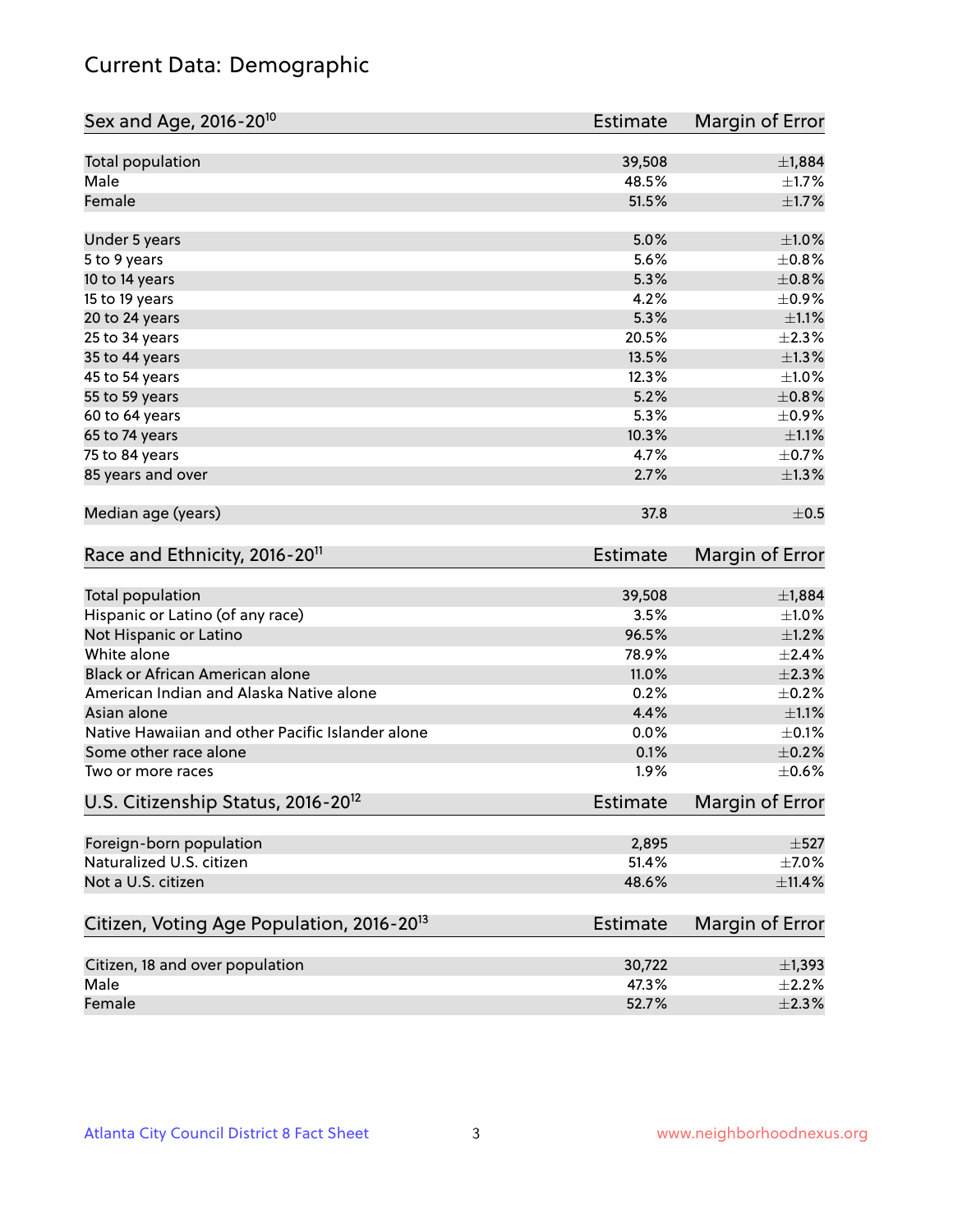# Current Data: Economic

| Income, 2016-20 <sup>14</sup>                                     | <b>Estimate</b> | Margin of Error |
|-------------------------------------------------------------------|-----------------|-----------------|
| All households                                                    | 19,179          | $\pm 880$       |
| Less than \$10,000                                                | 4.9%            | $\pm$ 1.4%      |
|                                                                   | 2.3%            | $\pm 1.0\%$     |
| \$10,000 to \$14,999                                              |                 |                 |
| \$15,000 to \$24,999                                              | 6.0%            | $\pm 2.4\%$     |
| \$25,000 to \$34,999                                              | 3.3%            | $\pm 1.1\%$     |
| \$35,000 to \$49,999                                              | 7.7%            | ±1.9%           |
| \$50,000 to \$74,999                                              | 12.2%           | $\pm 2.0\%$     |
| \$75,000 to \$99,999                                              | 11.0%           | ±1.9%           |
| \$100,000 to \$149,999                                            | 12.4%           | ±1.9%           |
| \$150,000 to \$199,999                                            | 8.4%            | $\pm 2.1\%$     |
| \$200,000 or more                                                 | 31.9%           | $\pm 2.2\%$     |
| Median household income (dollars)                                 | \$110,136       | $\pm$ 5,445     |
| Mean household income (dollars)                                   | \$231,128       | ±17,800         |
| Households with earnings                                          | 82.0%           | $\pm1.8\%$      |
| Mean earnings (dollars)                                           | \$216,673       | ±12,313         |
| Households with Social Security                                   | 22.6%           | $\pm 2.7\%$     |
| Mean Social Security income (dollars)                             | \$24,157        | $\pm 2,113$     |
| Households with retirement income                                 | 13.8%           | $\pm 2.1\%$     |
| Mean retirement income (dollars)                                  | \$82,393        | ±23,328         |
| Households with Supplemental Security Income                      | 1.3%            | $\pm$ 0.7%      |
| Mean Supplemental Security Income (dollars)                       | \$4,631         | $\pm 2,372$     |
| Households with cash public assistance income                     | 1.5%            | $\pm1.6\%$      |
| Mean cash public assistance income (dollars)                      | \$0             | $\pm 0$         |
| Households with Food Stamp/SNAP benefits in the past 12<br>months | 2.2%            | $\pm 1.1\%$     |
| Family households                                                 | 9,107           | $\pm$ 597       |
| Less than \$10,000                                                | 1.7%            | $\pm$ 1.4%      |
| \$10,000 to \$14,999                                              | 1.5%            | $\pm 1.7\%$     |
| \$15,000 to \$24,999                                              | 1.5%            | ±1.4%           |
| \$25,000 to \$34,999                                              | 1.7%            | $\pm 1.3\%$     |
| \$35,000 to \$49,999                                              | 1.5%            | $\pm 1.1\%$     |
| \$50,000 to \$74,999                                              | 6.8%            | $\pm 2.1\%$     |
| \$75,000 to \$99,999                                              | 4.9%            | $\pm 1.8\%$     |
| \$100,000 to \$149,999                                            | 13.2%           | $\pm 2.7\%$     |
| \$150,000 to \$199,999                                            | 8.5%            | $\pm 2.1\%$     |
| \$200,000 or more                                                 | 58.7%           | $\pm$ 3.6%      |
| Median family income (dollars)                                    | t               | t               |
| Mean family income (dollars)                                      | \$374,007       | ±32,481         |
|                                                                   |                 |                 |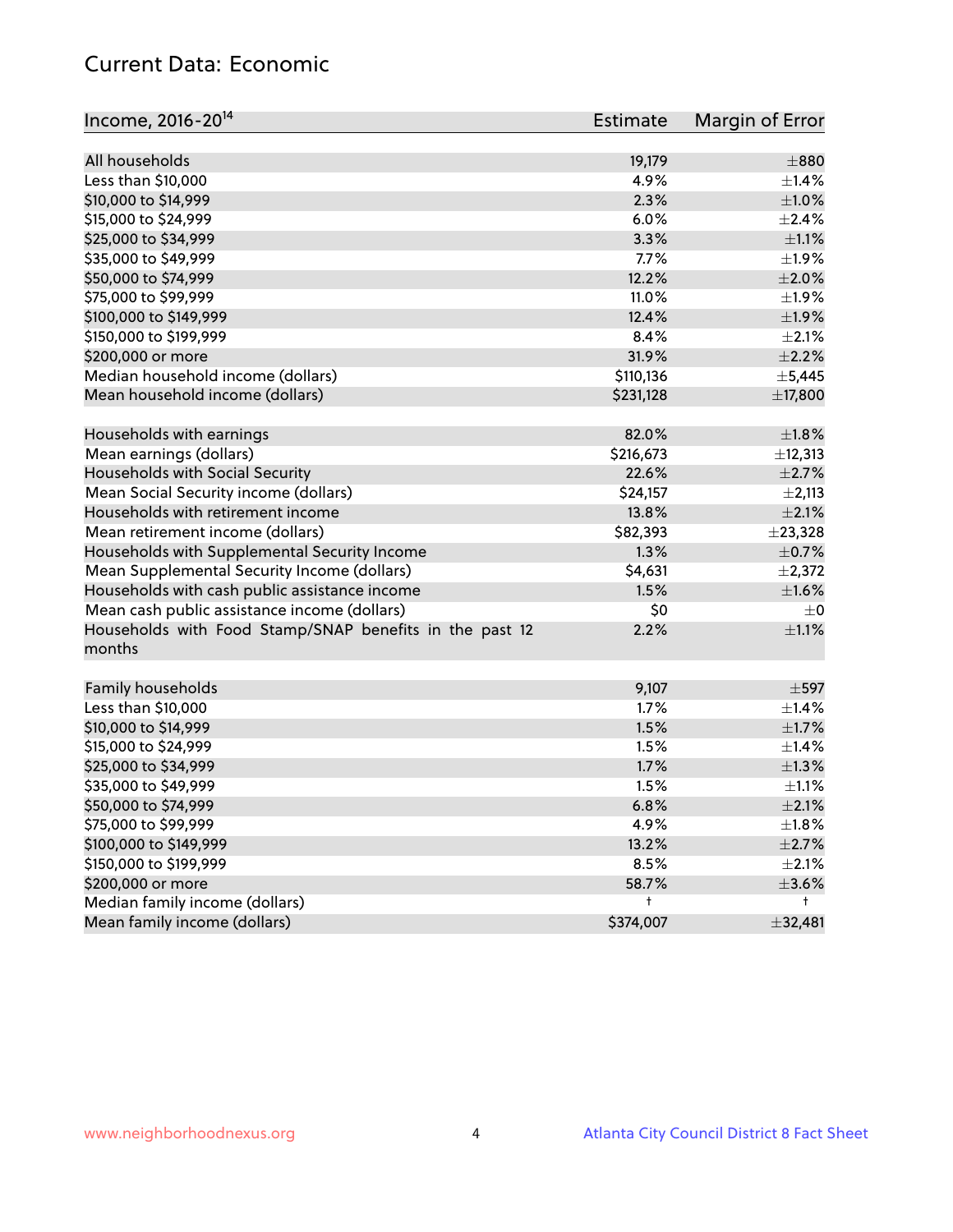# Current Data: Economic, continued...

| Income, 2016-20, continued <sup>15</sup>                              | <b>Estimate</b> | Margin of Error        |
|-----------------------------------------------------------------------|-----------------|------------------------|
|                                                                       |                 |                        |
| Nonfamily households                                                  | 10,072          | $\pm 779$              |
| Median nonfamily income (dollars)                                     | \$66,147        | $\pm 2,639$            |
| Mean nonfamily income (dollars)                                       | \$100,943       | ±15,209                |
| Median earnings for workers (dollars)                                 | \$74,385        | $\pm$ 2,185            |
| Median earnings for male full-time, year-round workers<br>(dollars)   | $\ddagger$      | $^+$                   |
| Median earnings for female full-time, year-round workers<br>(dollars) | \$73,394        | $\pm 2,648$            |
| Per capita income (dollars)                                           | \$112,966       | $\pm$ 8,332            |
| Families Below Poverty Level, 2016-20 <sup>16</sup>                   | <b>Estimate</b> | <b>Margin of Error</b> |
|                                                                       |                 |                        |
| <b>All Families</b>                                                   | 9,107           | $\pm$ 597              |
| Percent below poverty                                                 | 3.9%            | $\pm 2.2\%$            |
| Families with related children under 18 years                         | 4,180           | $\pm 425$              |
| Percent below poverty                                                 | 3.3%            | $\pm$ 3.7%             |
| Families with related children under 5 years only                     | 917             | $\pm 287$              |
| Percent below poverty                                                 | 6.7%            | ±16.4%                 |
| Married couple families                                               | 8,209           | $\pm$ 562              |
| Percent below poverty                                                 | 2.9%            | $\pm$ 1.7%             |
| Married couple families with related children under 18 years          | 3,602           | $\pm$ 337              |
| Percent below poverty                                                 | 1.2%            | $\pm1.6\%$             |
| Married couple families with related children under 5 years           | 823             | $\pm$ 237              |
| Percent below poverty                                                 | 0.0%            | ±6.2%                  |
|                                                                       |                 |                        |
| Families with female householder, no spouse present                   | 670             | $\pm 255$              |
| Percent below poverty                                                 | 14.6%           | ±19.7%                 |
| Families with female householder, no spouse present with              | 473             | $\pm 233$              |
| related children under 18 years<br>Percent below poverty              | 19.7%           | $\pm 27.0\%$           |
| Families with female householder, no spouse present with              | 76              | $\pm$ 144              |
| related children under 5 years                                        |                 |                        |
| Percent below poverty                                                 | 80.8%           | ±86.4%                 |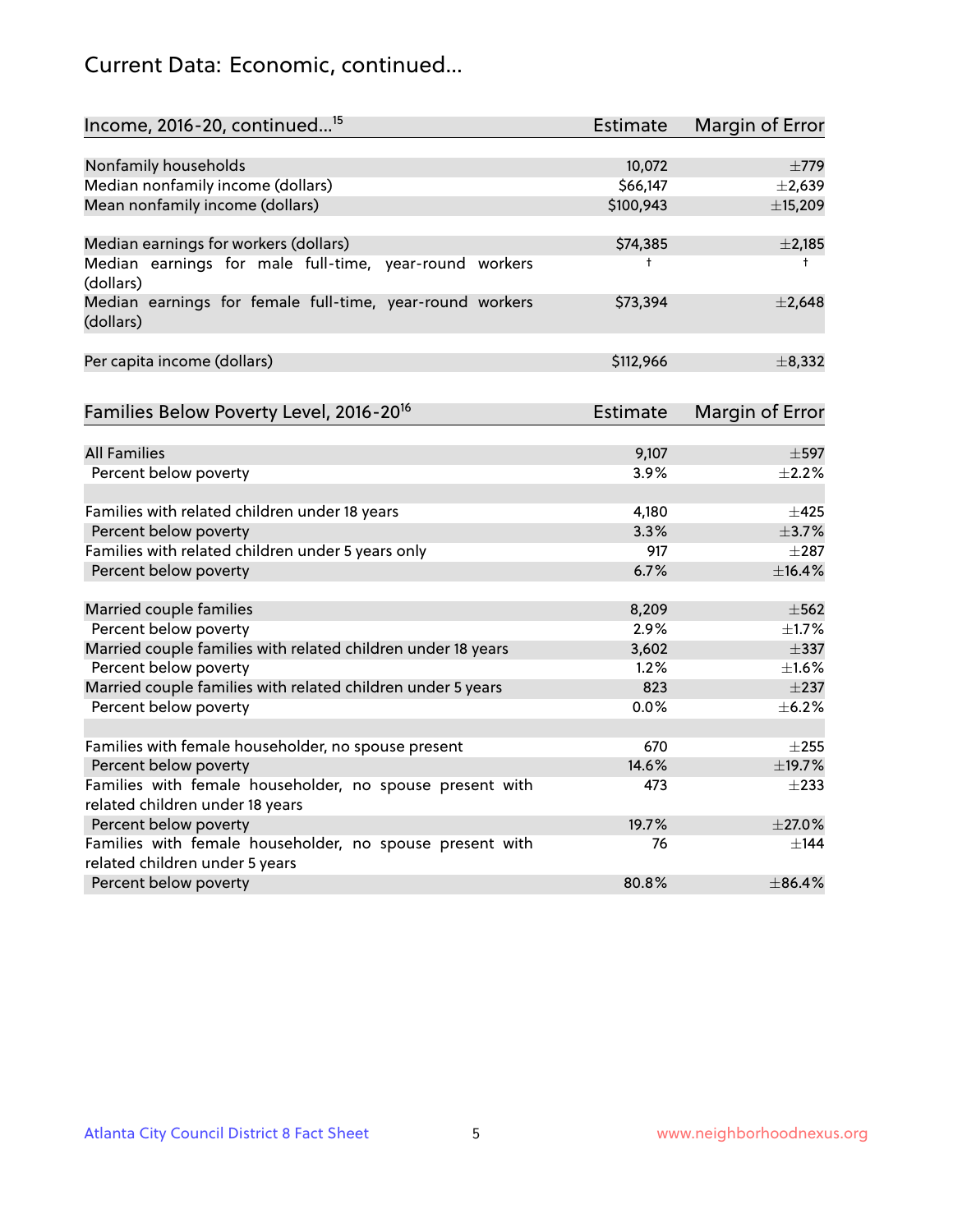# Current Data: Economic, continued...

| People Below Poverty Level, 2016-20 <sup>17</sup> | Estimate | Margin of Error |
|---------------------------------------------------|----------|-----------------|
|                                                   |          |                 |
| Total population                                  | 39,166   | $\pm$ 1,878     |
| Percent below poverty                             | $6.0\%$  | $\pm 1.3\%$     |
| Population under 18 years                         | 7,453    | $\pm 724$       |
| Percent below poverty                             | 2.4%     | $\pm 2.6\%$     |
| Population 18 years and over                      | 31,713   | ±1,542          |
| Percent below poverty                             | 6.8%     | $\pm 1.5\%$     |
| Population 18 to 64 years                         | 24,944   | $\pm$ 1,361     |
| Percent below poverty                             | 6.4%     | $\pm 1.6\%$     |
| Population 65 years and over                      | 6,769    | $+724$          |
| Percent below poverty                             | 8.3%     | $+3.5%$         |

| Poverty by Race/Ethnicity, 2016-20 <sup>18</sup> | Estimate | Margin of Error |
|--------------------------------------------------|----------|-----------------|
|                                                  |          |                 |
| Non-Hispanic White population                    | 31,074   | $\pm$ 1,765     |
| Percent below poverty                            | 3.8%     | $\pm 1.1\%$     |
| <b>Black population</b>                          | 4,332    | $\pm$ 953       |
| Percent below poverty                            | 20.2%    | $\pm$ 6.5%      |
| Asian population                                 | 1,850    | $\pm 452$       |
| Percent below poverty                            | 8.1%     | $\pm$ 7.1%      |
| Hispanic or Latino population                    | 1,372    | $\pm$ 385       |
| Percent below poverty                            | 17.0%    | $\pm$ 12.2%     |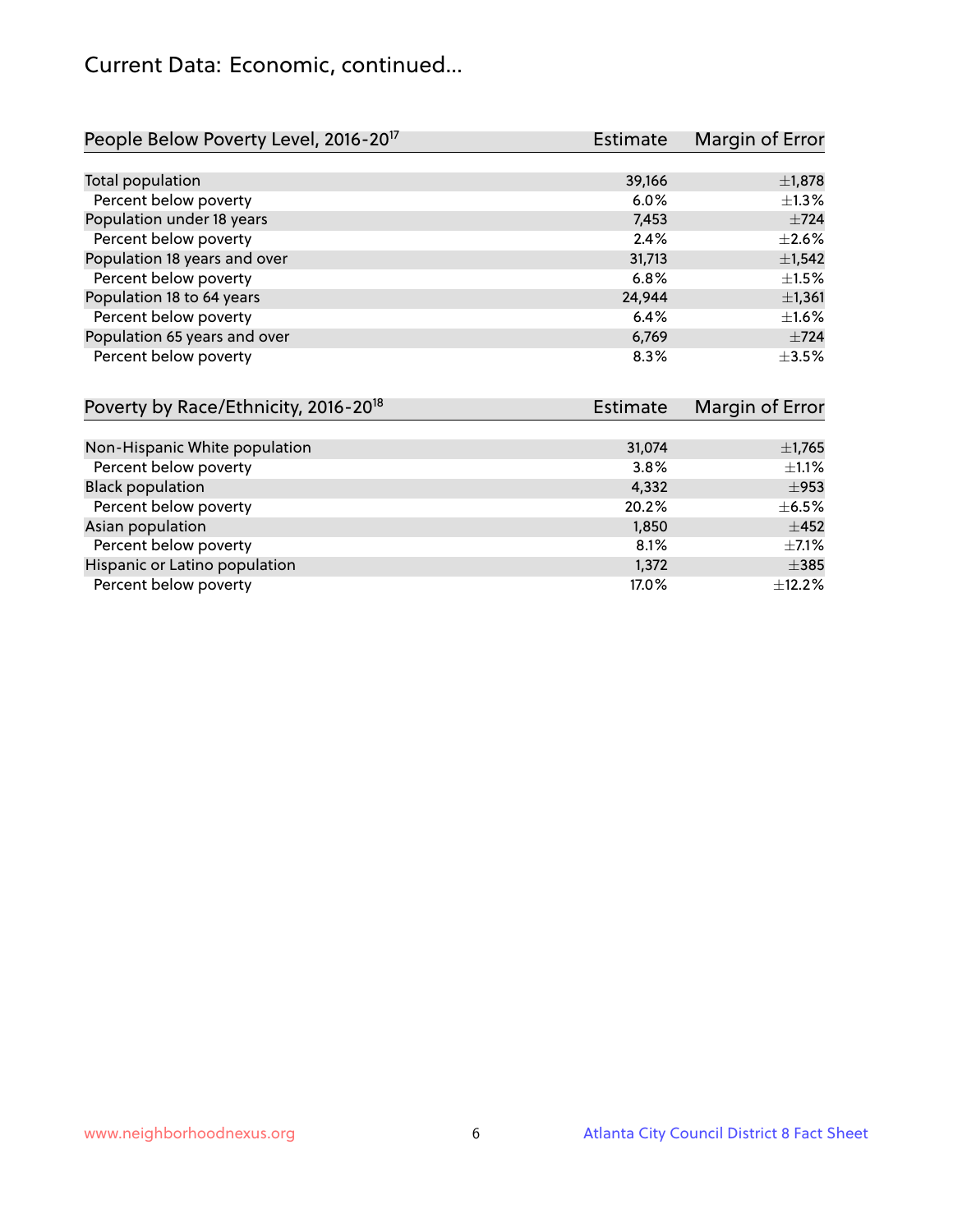# Current Data: Employment

| Employment Status, 2016-20 <sup>19</sup>                      | <b>Estimate</b> | Margin of Error |
|---------------------------------------------------------------|-----------------|-----------------|
|                                                               |                 |                 |
| Population 16 years and over                                  | 32,754          | ±1,601          |
| In labor force                                                | 69.5%           | $\pm 2.2\%$     |
| Civilian labor force                                          | 69.5%           | $\pm 2.2\%$     |
| Employed                                                      | 67.6%           | $\pm 2.2\%$     |
| Unemployed                                                    | 1.8%            | $\pm 1.0\%$     |
| <b>Armed Forces</b>                                           | 0.0%            | $\pm$ 0.7%      |
| Not in labor force                                            | 30.5%           | $\pm 2.3\%$     |
| Civilian labor force                                          | 22,751          | $\pm$ 1,324     |
| <b>Unemployment Rate</b>                                      | 2.6%            | $\pm$ 1.4%      |
|                                                               |                 |                 |
| Females 16 years and over                                     | 17,270          | $\pm$ 1,036     |
| In labor force                                                | 61.2%           | $\pm 4.0\%$     |
| Civilian labor force                                          | 61.2%           | $\pm$ 4.0%      |
| Employed                                                      | 59.5%           | $\pm 4.0\%$     |
| Own children of the householder under 6 years                 | 2,299           | ±485            |
| All parents in family in labor force                          | 64.4%           | ±12.7%          |
|                                                               |                 |                 |
| Own children of the householder 6 to 17 years                 | 5,072           | $\pm$ 522       |
| All parents in family in labor force                          | 54.5%           | $\pm$ 7.5%      |
|                                                               |                 |                 |
| Industry, 2016-20 <sup>20</sup>                               | Estimate        | Margin of Error |
| Civilian employed population 16 years and over                | 22,152          | $\pm$ 1,307     |
| Agriculture, forestry, fishing and hunting, and mining        | 0.5%            | $\pm$ 0.5%      |
| Construction                                                  | 1.7%            | $\pm$ 0.7%      |
| Manufacturing                                                 | 6.5%            | $\pm$ 1.3%      |
| Wholesale trade                                               | 3.4%            | $\pm1.0\%$      |
| Retail trade                                                  | 6.5%            | $\pm$ 1.4%      |
| Transportation and warehousing, and utilities                 | 3.0%            | $\pm$ 0.9%      |
| Information                                                   | 4.5%            | ±1.2%           |
| Finance and insurance, and real estate and rental and leasing | 15.7%           | ±1.9%           |
| Professional, scientific, and management, and administrative  | 30.1%           | $\pm$ 3.2%      |
| and waste management services                                 |                 |                 |
| Educational services, and health care and social assistance   | 17.7%           | $\pm$ 1.9%      |
| Arts, entertainment, and recreation, and accommodation and    | 5.6%            | $\pm 1.5\%$     |
| food services                                                 |                 |                 |
| Other services, except public administration                  | 3.0%            | $\pm 1.2\%$     |
| Public administration                                         | 1.8%            | $\pm$ 0.8%      |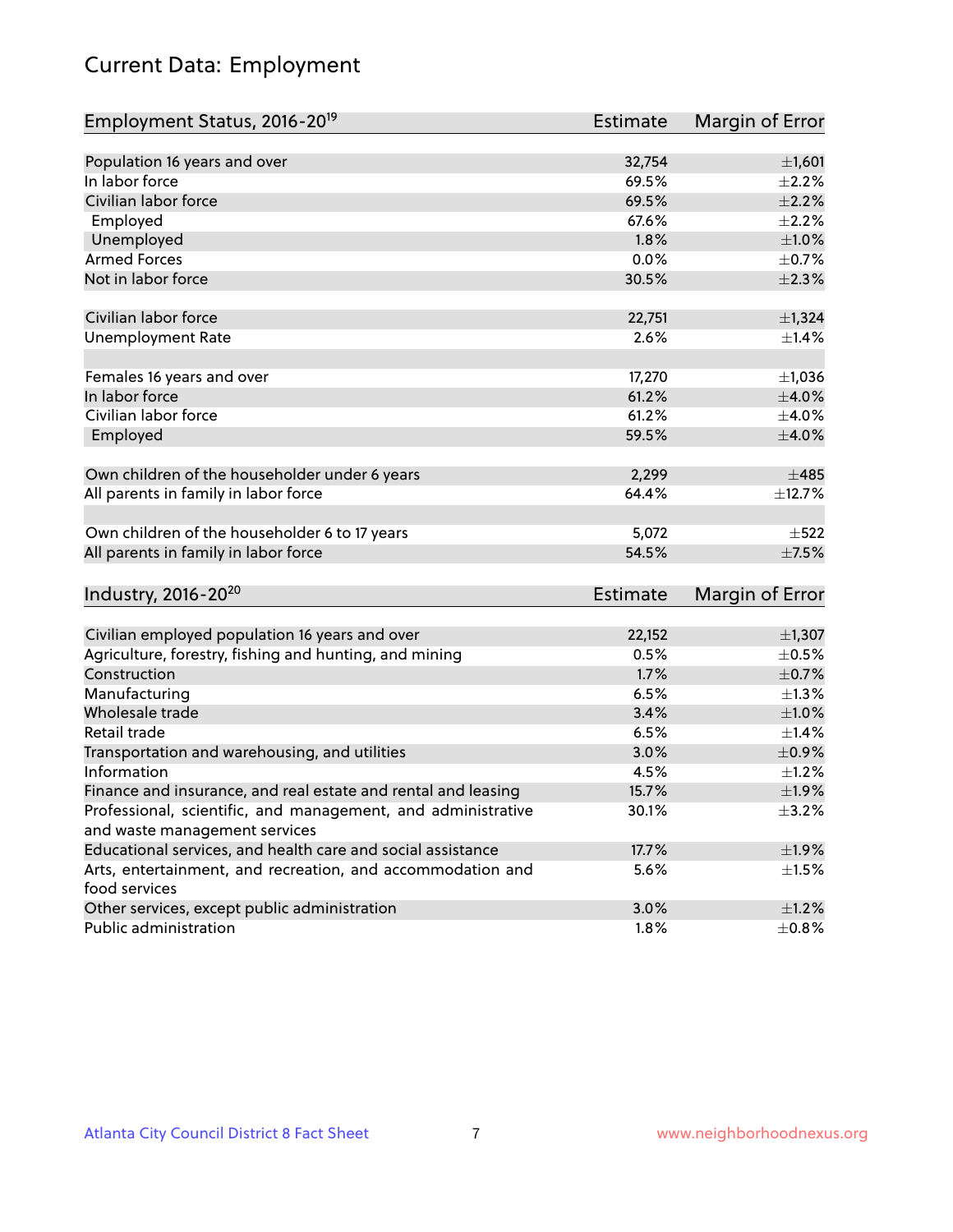# Current Data: Employment, continued...

| Occupation, 2016-20 <sup>21</sup>                            | Estimate        | Margin of Error |
|--------------------------------------------------------------|-----------------|-----------------|
| Civilian employed population 16 years and over               | 22,152          | $\pm$ 1,307     |
| Management, business, science, and arts occupations          | 71.1%           | $\pm 2.0\%$     |
| Service occupations                                          | 5.2%            | $\pm 1.3\%$     |
| Sales and office occupations                                 | 20.2%           | $\pm 2.5\%$     |
| Natural resources, construction, and maintenance occupations | 0.4%            | $\pm$ 0.4%      |
| Production, transportation, and material moving occupations  | 3.2%            | $\pm1.0\%$      |
| Class of Worker, 2016-20 <sup>22</sup>                       | <b>Estimate</b> | Margin of Error |
| Civilian employed population 16 years and over               | 22,152          | $\pm$ 1,307     |
| Private wage and salary workers                              | 88.3%           | $\pm$ 0.3%      |
| <b>Government workers</b>                                    | 6.6%            | $\pm1.6\%$      |
| Self-employed in own not incorporated business workers       | 4.9%            | $\pm 1.1\%$     |
| Unpaid family workers                                        | 0.2%            | $\pm$ 0.4%      |
| Job Flows, 2019 <sup>23</sup>                                |                 | 2019            |
| Total Jobs in district                                       |                 | 31,635          |
| Held by residents of district                                |                 | 4.7%            |
| Held by non-residents of district                            |                 | 95.3%           |
| Jobs by Industry Sector, 2019 <sup>24</sup>                  |                 | 2019            |
|                                                              |                 |                 |
| Total Jobs in district                                       |                 | 31,635          |
| <b>Goods Producing sectors</b>                               |                 | 2.9%            |
| Trade, Transportation, and Utilities sectors                 |                 | 9.5%            |
| All Other Services sectors                                   |                 | 87.6%           |
| Total Jobs in district held by district residents            |                 | 1,477           |
| <b>Goods Producing sectors</b>                               |                 | 3.7%            |
| Trade, Transportation, and Utilities sectors                 |                 | 10.0%           |
| All Other Services sectors                                   |                 | 86.3%           |
| Jobs by Earnings, 2019 <sup>25</sup>                         |                 | 2019            |
| Total Jobs in district                                       |                 | 31,635          |
| Jobs with earnings \$1250/month or less                      |                 | 18.5%           |
| Jobs with earnings \$1251/month to \$3333/month              |                 | 27.6%           |
| Jobs with earnings greater than \$3333/month                 |                 | 53.9%           |
|                                                              |                 |                 |
| Total Jobs in district held by district residents            |                 | 1,477           |
| Jobs with earnings \$1250/month or less                      |                 | 16.4%           |
| Jobs with earnings \$1251/month to \$3333/month              |                 | 18.5%           |
| Jobs with earnings greater than \$3333/month                 |                 | 65.1%           |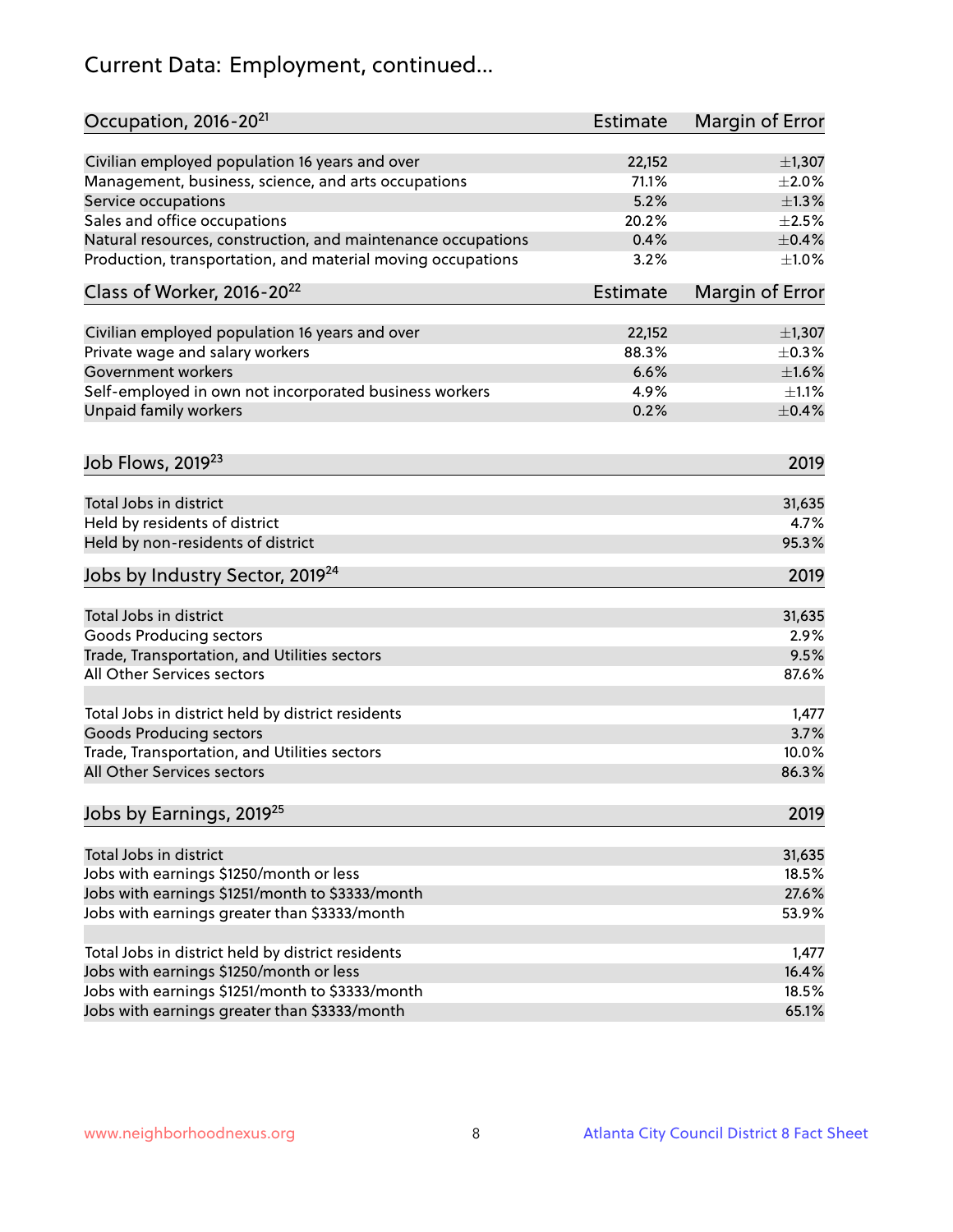# Current Data: Employment, continued...

| Jobs by Age of Worker, 2019 <sup>26</sup>         | 2019   |
|---------------------------------------------------|--------|
|                                                   |        |
| Total Jobs in district                            | 31,635 |
| Jobs with workers age 29 or younger               | 21.0%  |
| Jobs with workers age 30 to 54                    | 57.5%  |
| Jobs with workers age 55 or older                 | 21.5%  |
|                                                   |        |
| Total Jobs in district held by district residents | 1,477  |
| Jobs with workers age 29 or younger               | 15.3%  |
| Jobs with workers age 30 to 54                    | 53.1%  |
| Jobs with workers age 55 or older                 | 31.6%  |

## Current Data: Education

| School Enrollment, 2016-20 <sup>27</sup>       | Estimate | Margin of Error |
|------------------------------------------------|----------|-----------------|
|                                                |          |                 |
| Population 3 years and over enrolled in school | 8,082    | $\pm 741$       |
| Nursery school, preschool                      | 8.3%     | $\pm 2.7\%$     |
| Kindergarten                                   | 6.1%     | $+1.9%$         |
| Elementary school (grades 1-8)                 | 41.3%    | $\pm$ 3.6%      |
| High school (grades 9-12)                      | 18.5%    | $\pm$ 3.5%      |
| College or graduate school                     | 25.7%    | $\pm$ 5.7%      |

| Educational Attainment, 2016-20 <sup>28</sup> | <b>Estimate</b> | Margin of Error |
|-----------------------------------------------|-----------------|-----------------|
|                                               |                 |                 |
| Population 25 years and over                  | 29,454          | $\pm$ 1,518     |
| Less than 9th grade                           | 0.7%            | $\pm$ 0.7%      |
| 9th to 12th grade, no diploma                 | 0.7%            | $\pm$ 0.6%      |
| High school graduate (includes equivalency)   | 5.7%            | $\pm 1.0\%$     |
| Some college, no degree                       | 7.9%            | $\pm$ 1.4%      |
| Associate's degree                            | 2.8%            | $\pm 1.3\%$     |
| Bachelor's degree                             | 45.0%           | $\pm 2.5\%$     |
| Graduate or professional degree               | 37.1%           | $\pm 2.1\%$     |
|                                               |                 |                 |
| Percent high school graduate or higher        | 98.6%           | $+7.1%$         |
| Percent bachelor's degree or higher           | 82.1%           | $\pm 1.3\%$     |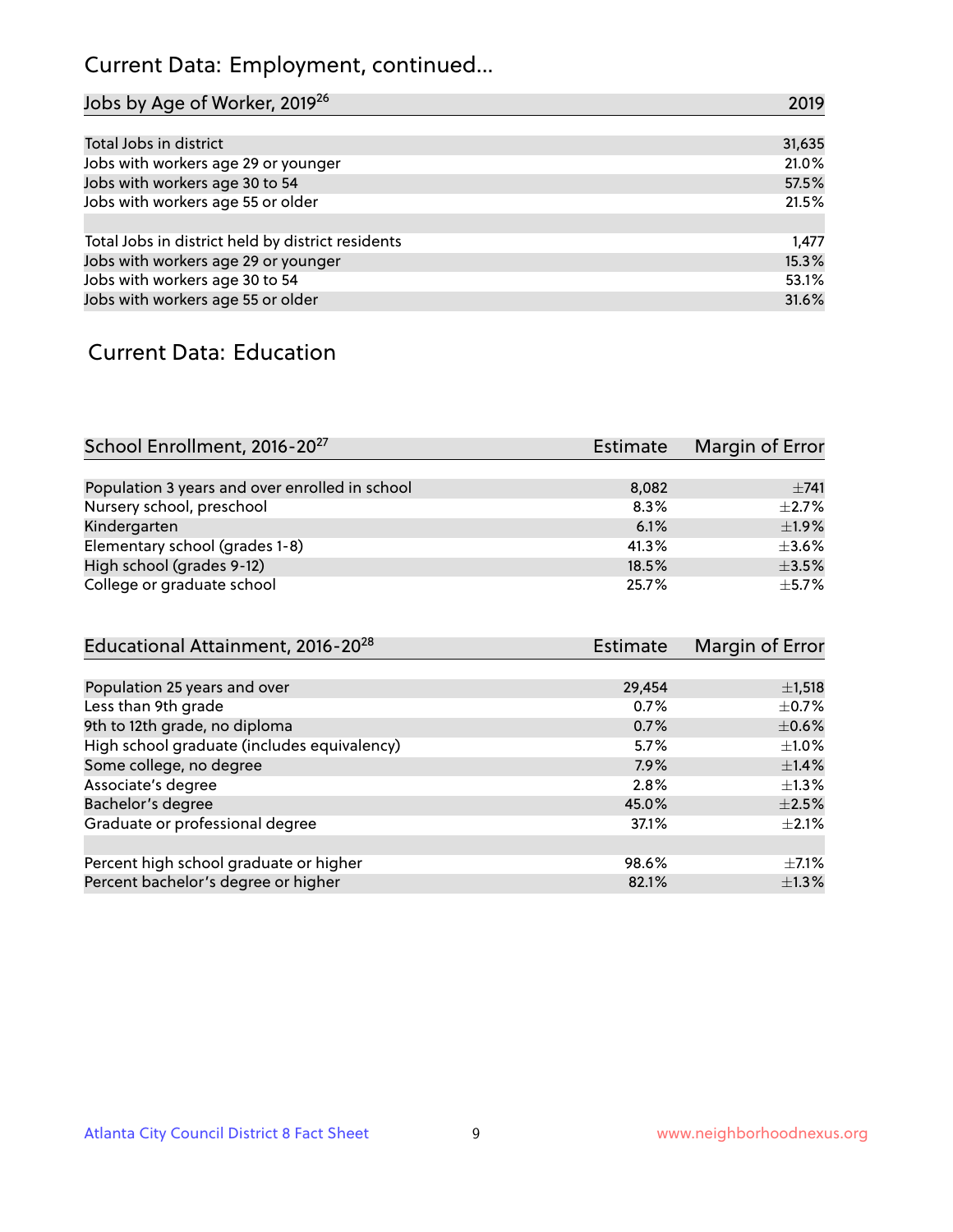# Current Data: Housing

| Households by Type, 2016-20 <sup>29</sup>            | <b>Estimate</b> | Margin of Error |
|------------------------------------------------------|-----------------|-----------------|
|                                                      |                 |                 |
| <b>Total households</b>                              | 19,179          | $\pm 880$       |
| Family households (families)                         | 47.5%           | $\pm 2.2\%$     |
| With own children under 18 years                     | 21.4%           | ±1.9%           |
| Married-couple family                                | 42.8%           | $\pm 2.1\%$     |
| With own children of the householder under 18 years  | 18.5%           | $\pm1.5\%$      |
| Male householder, no spouse present, family          | 1.2%            | $\pm$ 0.7%      |
| With own children of the householder under 18 years  | 0.5%            | $\pm$ 0.5%      |
| Female householder, no spouse present, family        | 3.5%            | $\pm 1.3\%$     |
| With own children of the householder under 18 years  | 2.4%            | $\pm 1.2\%$     |
| Nonfamily households                                 | 52.5%           | $\pm$ 3.3%      |
| Householder living alone                             | 42.8%           | $\pm$ 3.2%      |
| 65 years and over                                    | 14.4%           | $\pm 2.6\%$     |
|                                                      |                 |                 |
| Households with one or more people under 18 years    | 21.8%           | $\pm 1.8\%$     |
| Households with one or more people 65 years and over | 27.1%           | $\pm 2.8\%$     |
|                                                      |                 |                 |
| Average household size                               | 2.04            | $\pm$ 0.03      |
| Average family size                                  | 2.89            | $\pm$ 0.27      |
| Housing Occupancy, 2016-20 <sup>30</sup>             | <b>Estimate</b> | Margin of Error |
|                                                      |                 |                 |
| Total housing units                                  | 21,742          | $\pm$ 835       |
| Occupied housing units                               | 88.2%           | $\pm 2.2\%$     |
| Vacant housing units                                 | 11.8%           | $\pm 2.3\%$     |
| Homeowner vacancy rate                               | 1.7             | $\pm 1.1$       |
| Rental vacancy rate                                  | 8.0             | $\pm 3.0$       |
| Units in Structure, 2016-20 <sup>31</sup>            | <b>Estimate</b> | Margin of Error |
|                                                      |                 |                 |
| Total housing units                                  | 21,742          | $\pm$ 835       |
| 1-unit, detached                                     | 38.2%           | $\pm1.8\%$      |
| 1-unit, attached                                     | 6.7%            | $\pm 2.0\%$     |
| 2 units                                              | 0.3%            | $\pm$ 0.4%      |
| 3 or 4 units                                         | 2.0%            | $\pm$ 0.7%      |
| 5 to 9 units                                         | 3.1%            | $\pm 1.1\%$     |
| 10 to 19 units                                       | 5.4%            | $\pm 1.3\%$     |
| 20 or more units                                     | 43.6%           | $\pm 2.8\%$     |
| Mobile home                                          | 0.2%            | $\pm$ 0.3%      |
| Boat, RV, van, etc.                                  | $0.4\%$         | $\pm$ 0.6%      |
|                                                      |                 |                 |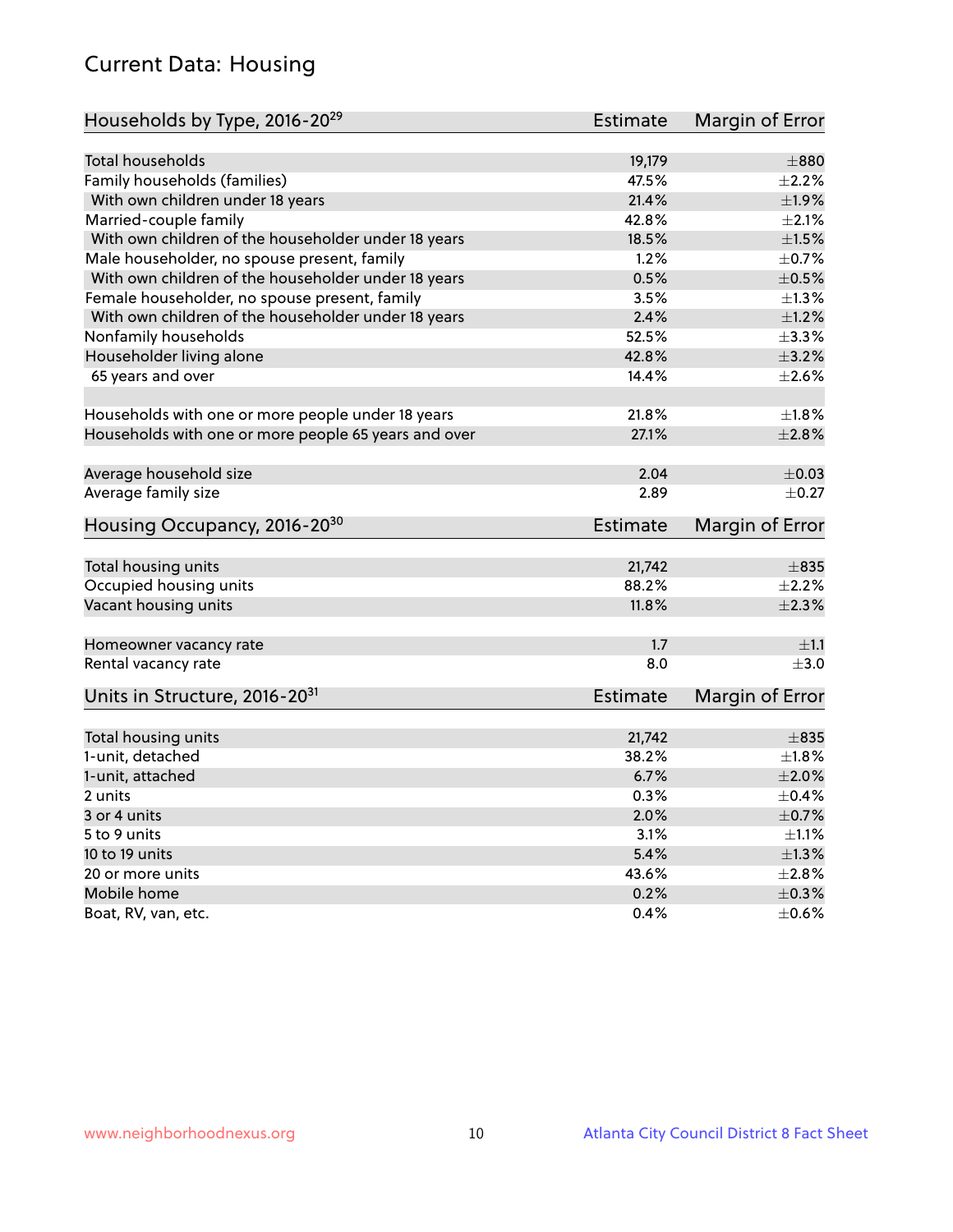## Current Data: Housing, continued...

| Year Structure Built, 2016-20 <sup>32</sup>    | Estimate        | <b>Margin of Error</b> |
|------------------------------------------------|-----------------|------------------------|
| Total housing units                            | 21,742          | $\pm$ 835              |
| Built 2014 or later                            | 10.2%           | $\pm1.7\%$             |
| Built 2010 to 2013                             | 3.9%            | $\pm 1.2\%$            |
| Built 2000 to 2009                             | 16.2%           | $\pm 2.4\%$            |
| Built 1990 to 1999                             | 16.5%           | $\pm 2.4\%$            |
| Built 1980 to 1989                             | 13.5%           | $\pm 1.8\%$            |
| Built 1970 to 1979                             | 7.7%            | $\pm 1.5\%$            |
| Built 1960 to 1969                             | 10.3%           | $\pm1.5\%$             |
| Built 1950 to 1959                             | 10.6%           | $\pm1.6\%$             |
| Built 1940 to 1949                             | 5.3%            | $\pm1.5\%$             |
| Built 1939 or earlier                          | 5.9%            | $\pm 1.1\%$            |
| Housing Tenure, 2016-2033                      | Estimate        | Margin of Error        |
| Occupied housing units                         | 19,179          | $\pm 880$              |
| Owner-occupied                                 | 57.2%           | $\pm 2.5\%$            |
| Renter-occupied                                | 42.8%           | $\pm 2.9\%$            |
| Average household size of owner-occupied unit  | 2.37            | $\pm$ 0.20             |
| Average household size of renter-occupied unit | 1.61            | $\pm$ 0.10             |
| Residence 1 Year Ago, 2016-20 <sup>34</sup>    | <b>Estimate</b> | <b>Margin of Error</b> |
| Population 1 year and over                     | 38,943          | $\pm$ 1,821            |
| Same house                                     | 82.4%           | $\pm 2.2\%$            |
| Different house in the U.S.                    | 16.9%           | $\pm 2.2\%$            |
| Same county                                    | 8.3%            | $\pm1.6\%$             |
| Different county                               | 8.6%            | $\pm1.6\%$             |
| Same state                                     | 4.1%            | $\pm 1.1\%$            |
| Different state                                | 4.5%            | $\pm 1.1\%$            |
| Abroad                                         | 0.7%            | $\pm$ 0.4%             |
| Value of Housing Unit, 2016-20 <sup>35</sup>   | <b>Estimate</b> | Margin of Error        |
| Owner-occupied units                           | 10,966          | $\pm 689$              |
| Less than \$50,000                             | 0.6%            | ±1.4%                  |
| \$50,000 to \$99,999                           | 0.8%            | $\pm 1.2\%$            |
| \$100,000 to \$149,999                         | 6.0%            | $\pm 2.1\%$            |
| \$150,000 to \$199,999                         | 4.3%            | $\pm1.7\%$             |
| \$200,000 to \$299,999                         | 7.7%            | $\pm 2.0\%$            |
| \$300,000 to \$499,999                         | 10.7%           | $\pm 2.4\%$            |
| \$500,000 to \$999,999                         | 35.1%           | $\pm 4.5\%$            |
| \$1,000,000 or more                            | 34.8%           | $\pm$ 3.5%             |
| Mortgage Status, 2016-20 <sup>36</sup>         | <b>Estimate</b> | Margin of Error        |
| Owner-occupied units                           | 10,966          | $\pm 689$              |
| Housing units with a mortgage                  | 67.2%           | $\pm$ 4.0%             |
|                                                |                 |                        |

Housing units without a mortgage  $\pm 3.5\%$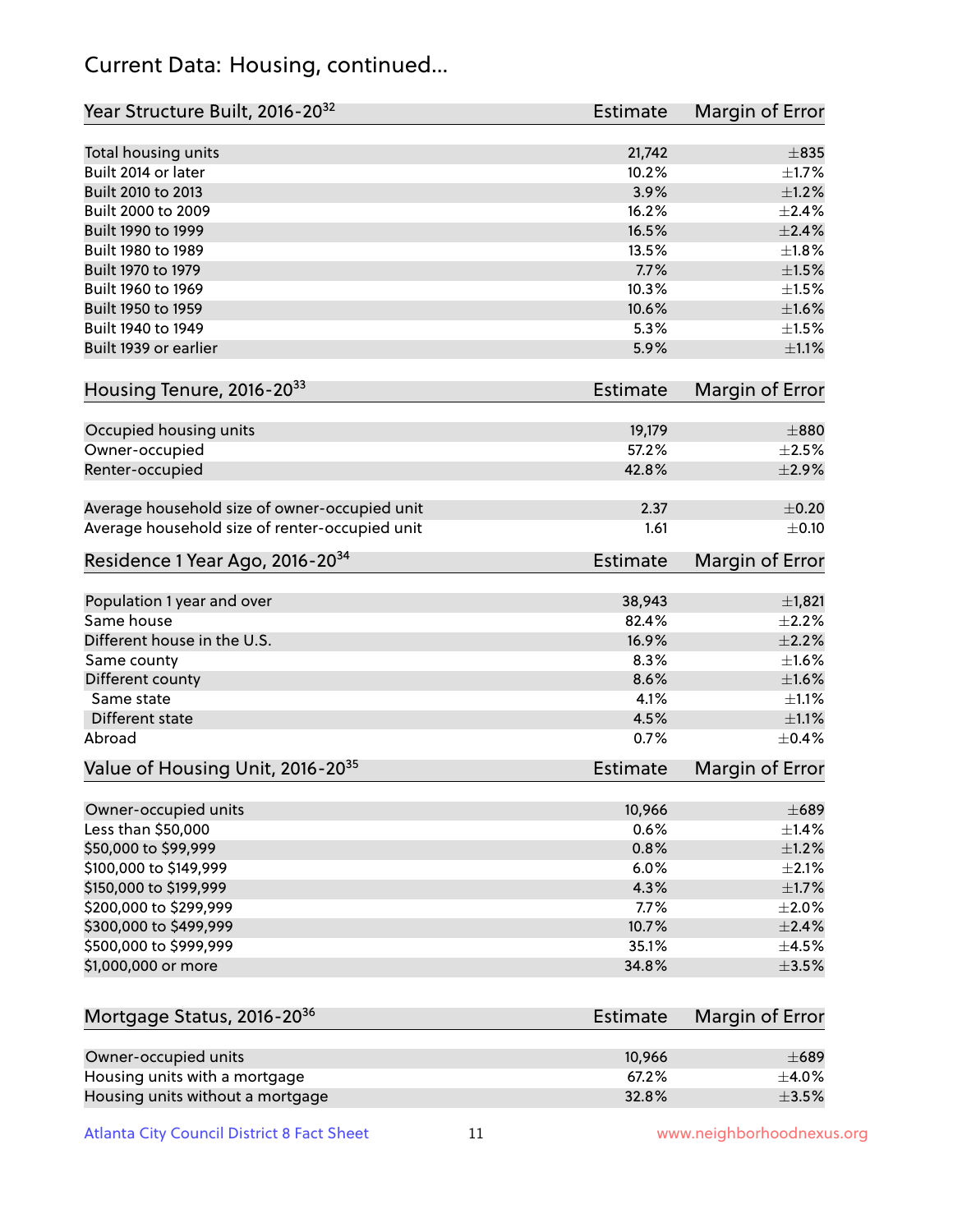# Current Data: Housing, continued...

| Selected Monthly Owner Costs, 2016-20 <sup>37</sup> | Estimate   | Margin of Error |
|-----------------------------------------------------|------------|-----------------|
|                                                     |            |                 |
| Housing units with a mortgage                       | 7,368      | $\pm 636$       |
| Less than \$300                                     | 0.0%       | $\pm 1.0\%$     |
| \$300 to \$499                                      | 0.0%       | $\pm1.0\%$      |
| \$500 to \$999                                      | 3.7%       | $\pm 2.1\%$     |
| \$1,000 to \$1,499                                  | 9.6%       | ±3.4%           |
| \$1,500 to \$1,999                                  | 12.1%      | $\pm$ 5.4%      |
| \$2,000 to \$2,999                                  | 14.7%      | ±3.4%           |
| \$3,000 or more                                     | 59.8%      | $\pm$ 3.1%      |
|                                                     |            |                 |
| Median (dollars)                                    | \$3,616    | ±125            |
|                                                     |            |                 |
| Housing units without a mortgage                    | 3,598      | $\pm$ 449       |
| Less than \$150                                     | 0.3%       | $\pm 2.0\%$     |
| \$150 to \$249                                      | 0.0%       | $\pm 2.0\%$     |
| \$250 to \$349                                      | 1.1%       | $\pm 2.6\%$     |
| \$350 to \$499                                      | 4.6%       | $\pm$ 3.2%      |
| \$500 to \$699                                      | 8.1%       | $\pm$ 4.7%      |
| \$700 or more                                       | 85.9%      | $\pm$ 6.2%      |
|                                                     |            |                 |
| Median (dollars)                                    | $\ddagger$ | $\ddagger$      |

| Selected Monthly Owner Costs as a Percentage of | <b>Estimate</b> | Margin of Error |
|-------------------------------------------------|-----------------|-----------------|
| Household Income, 2016-20 <sup>38</sup>         |                 |                 |
|                                                 |                 |                 |
| Housing units with a mortgage <sup>39</sup>     | 7,262           | $\pm 733$       |
| Less than 20.0 percent                          | 51.4%           | $\pm$ 3.5%      |
| 20.0 to 24.9 percent                            | 11.6%           | $\pm 2.7\%$     |
| 25.0 to 29.9 percent                            | 9.9%            | $\pm 2.8\%$     |
| 30.0 to 34.9 percent                            | 4.5%            | $\pm 2.2\%$     |
| 35.0 percent or more                            | 22.6%           | $\pm$ 5.9%      |
|                                                 |                 |                 |
| Housing units without a mortgage <sup>40</sup>  | 3,458           | $\pm 462$       |
| Less than 10.0 percent                          | 46.4%           | $\pm$ 7.0%      |
| 10.0 to 14.9 percent                            | 16.3%           | $\pm$ 4.6%      |
| 15.0 to 19.9 percent                            | $7.0\%$         | $\pm$ 3.2%      |
| 20.0 to 24.9 percent                            | 5.5%            | $\pm 3.0\%$     |
| 25.0 to 29.9 percent                            | 2.9%            | $\pm 2.0\%$     |
| 30.0 to 34.9 percent                            | 3.1%            | $\pm 2.1\%$     |
| 35.0 percent or more                            | 18.7%           | $\pm$ 5.4%      |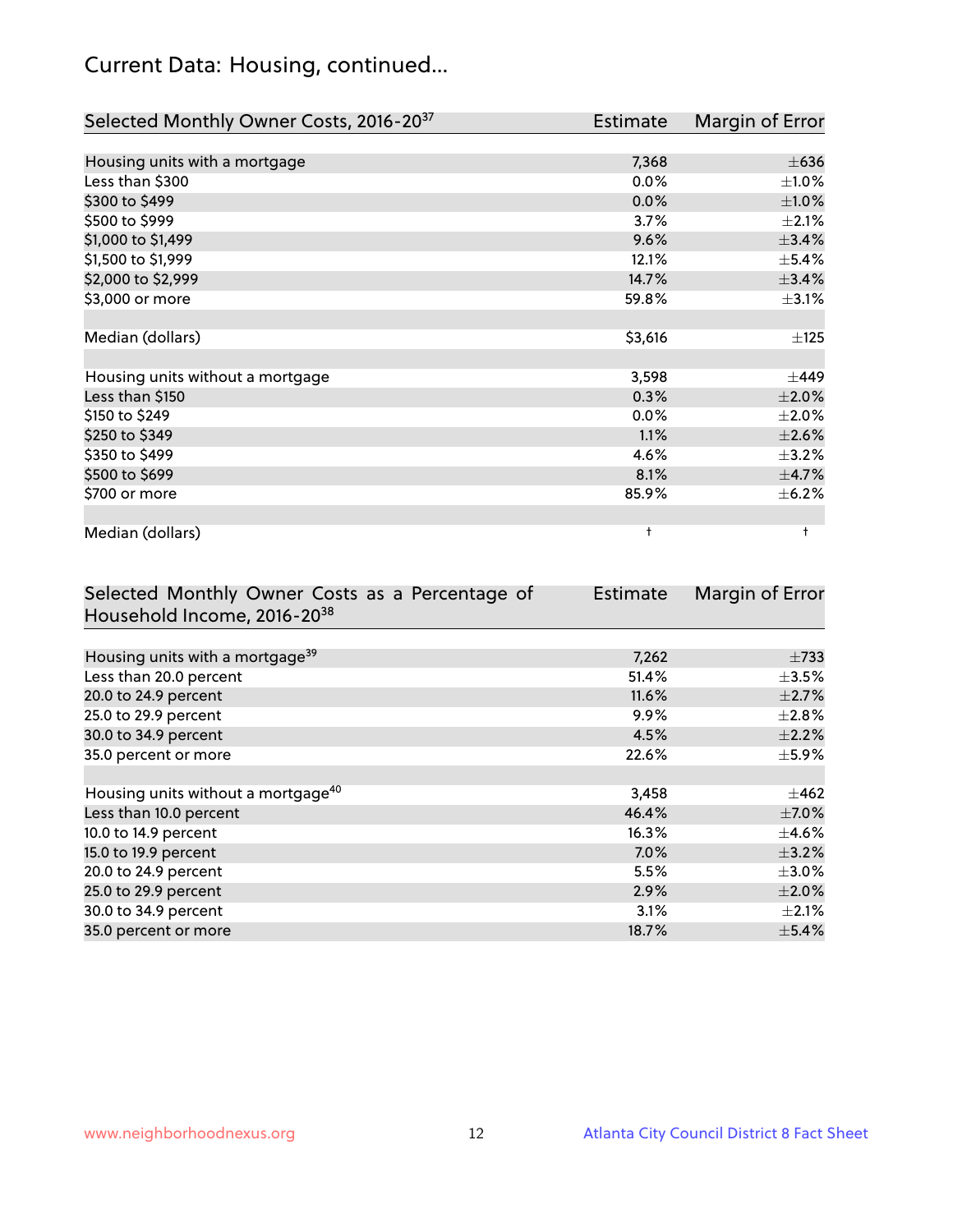## Current Data: Housing, continued...

| Gross Rent, 2016-20 <sup>41</sup>               | Estimate | Margin of Error |
|-------------------------------------------------|----------|-----------------|
|                                                 |          |                 |
| Occupied units paying rent                      | 7,966    | $\pm 655$       |
| Less than \$200                                 | 1.2%     | $\pm1.6\%$      |
| \$200 to \$499                                  | 6.3%     | $\pm 2.8\%$     |
| \$500 to \$749                                  | 1.1%     | $\pm1.7\%$      |
| \$750 to \$999                                  | 4.7%     | ±2.8%           |
| \$1,000 to \$1,499                              | 33.6%    | ±4.8%           |
| \$1,500 to \$1,999                              | 34.6%    | $\pm$ 5.3%      |
| \$2,000 or more                                 | 18.6%    | $\pm$ 3.8%      |
| Median (dollars)                                | \$1,546  | $\pm$ 36        |
|                                                 |          |                 |
| No rent paid                                    | 247      | $\pm$ 165       |
|                                                 |          |                 |
| Gross Rent as a Percentage of Household Income, | Estimate | Margin of Error |
| $2016 - 20^{42}$                                |          |                 |
|                                                 |          |                 |
| Occupied units paying rent <sup>43</sup>        | 7,829    | $\pm806$        |
| Less than 15.0 percent                          | 18.9%    | $\pm$ 4.9%      |
| 15.0 to 19.9 percent                            | 14.3%    | $\pm$ 3.2%      |
| 20.0 to 24.9 percent                            | 16.5%    | $\pm 3.6\%$     |
| 25.0 to 29.9 percent                            | 15.6%    | $\pm$ 3.2%      |
| 30.0 to 34.9 percent                            | 7.8%     | ±2.8%           |
| 35.0 percent or more                            | 26.9%    | $\pm$ 4.6%      |

# Current Data: Transportation

| Commuting to Work, 2016-20 <sup>44</sup>  | <b>Estimate</b> | Margin of Error |
|-------------------------------------------|-----------------|-----------------|
|                                           |                 |                 |
| Workers 16 years and over                 | 21,984          | $\pm$ 1,313     |
| Car, truck, or van - drove alone          | 78.0%           | $\pm$ 6.5%      |
| Car, truck, or van - carpooled            | 3.3%            | $\pm 1.1\%$     |
| Public transportation (excluding taxicab) | $1.4\%$         | $\pm$ 0.8%      |
| Walked                                    | 1.2%            | $\pm$ 0.6%      |
| Other means                               | 2.6%            | $\pm$ 0.9%      |
| Worked at home                            | 13.5%           | $\pm 2.9\%$     |
|                                           |                 |                 |
| Mean travel time to work (minutes)        | 23.4            | $\pm 1.1$       |

| Access to a Vehicle, 2016-20 <sup>45</sup> | Estimate | Margin of Error |
|--------------------------------------------|----------|-----------------|
|                                            |          |                 |
| Occupied housing units                     | 19.179   | $\pm 880$       |
| No vehicles available                      | 6.5%     | $\pm$ 1.7%      |
| 1 vehicle available                        | 39.6%    | $\pm$ 3.6%      |
| 2 vehicles available                       | 39.7%    | $+3.0%$         |
| 3 or more vehicles available               | 14.2%    | $\pm$ 1.7%      |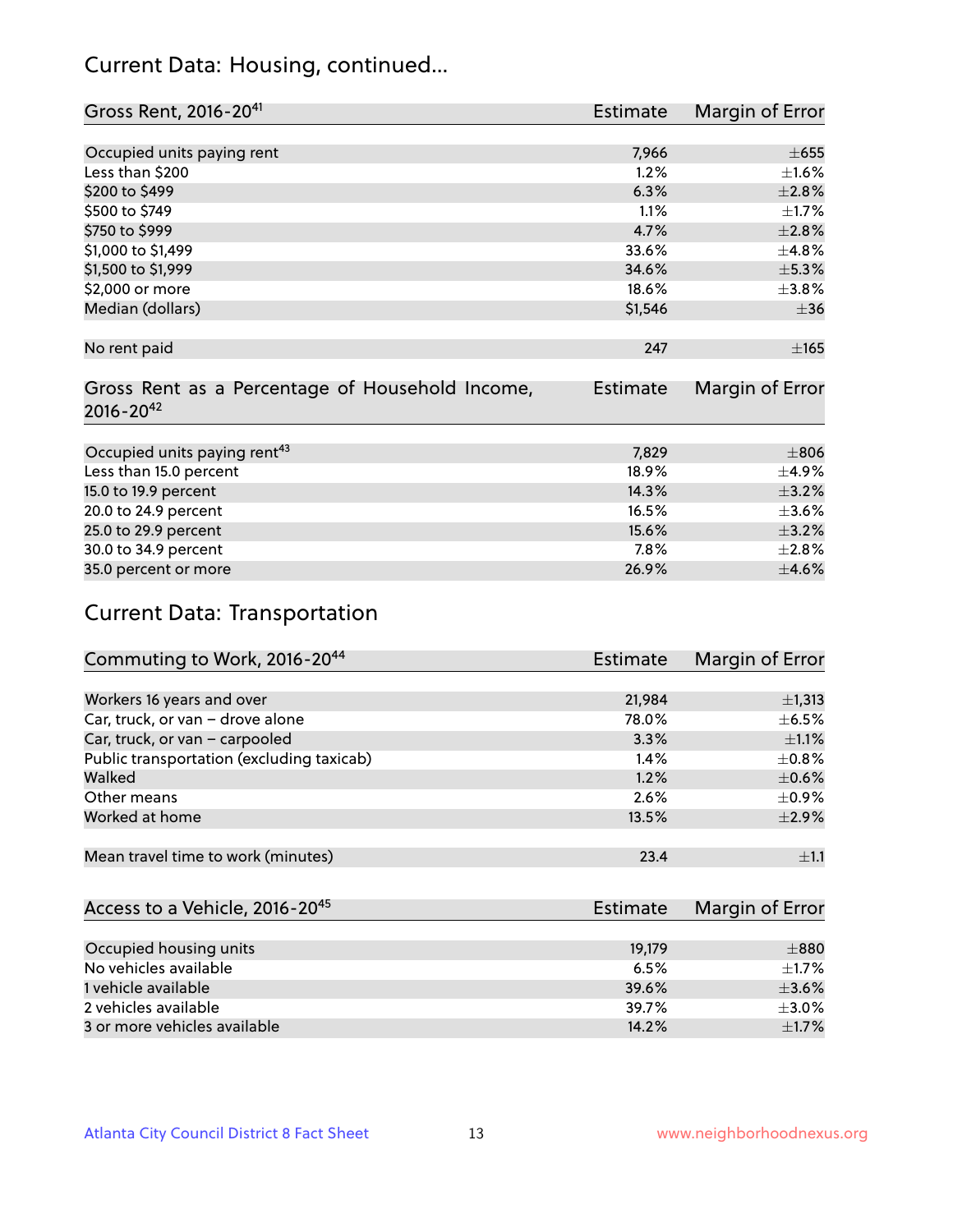## Current Data: Health

| Health Insurance coverage, 2016-2046                    | Estimate | Margin of Error |
|---------------------------------------------------------|----------|-----------------|
|                                                         |          |                 |
| Civilian Noninstitutionalized Population                | 39,189   | $\pm$ 1,880     |
| With health insurance coverage                          | 97.5%    | $\pm$ 6.5%      |
| With private health insurance coverage                  | 90.9%    | $\pm$ 6.2%      |
| With public health coverage                             | 18.0%    | $\pm$ 1.9%      |
| No health insurance coverage                            | 2.5%     | $\pm 0.8\%$     |
| Civilian Noninstitutionalized Population Under 19 years | 7,751    | ±7,751          |
| No health insurance coverage                            | 2.0%     | $\pm 1.6\%$     |
|                                                         |          |                 |
| Civilian Noninstitutionalized Population 19 to 64 years | 24,669   | $\pm$ 1,403     |
| In labor force:                                         | 20,773   | ±1,300          |
| Employed:                                               | 20,212   | $\pm$ 1,286     |
| With health insurance coverage                          | 97.4%    | $\pm 1.2\%$     |
| With private health insurance coverage                  | 97.2%    | $\pm 1.3\%$     |
| With public coverage                                    | 1.2%     | $\pm$ 0.8%      |
| No health insurance coverage                            | 2.6%     | $\pm 1.1\%$     |
|                                                         |          |                 |
| Unemployed:                                             | 561      | $\pm$ 1,286     |
| With health insurance coverage                          | 83.0%    | ±15.2%          |
| With private health insurance coverage                  | 70.0%    | $\pm$ 18.2%     |
| With public coverage                                    | 13.0%    | ±16.5%          |
| No health insurance coverage                            | 17.0%    | ±15.3%          |
|                                                         |          |                 |
| Not in labor force:                                     | 3,896    | $\pm$ 493       |
| With health insurance coverage                          | 97.0%    | $\pm 2.0\%$     |
| With private health insurance coverage                  | 90.7%    | $\pm$ 3.6%      |
| With public coverage                                    | 7.8%     | ±3.9%           |
| No health insurance coverage                            | $3.0\%$  | $\pm 2.5\%$     |